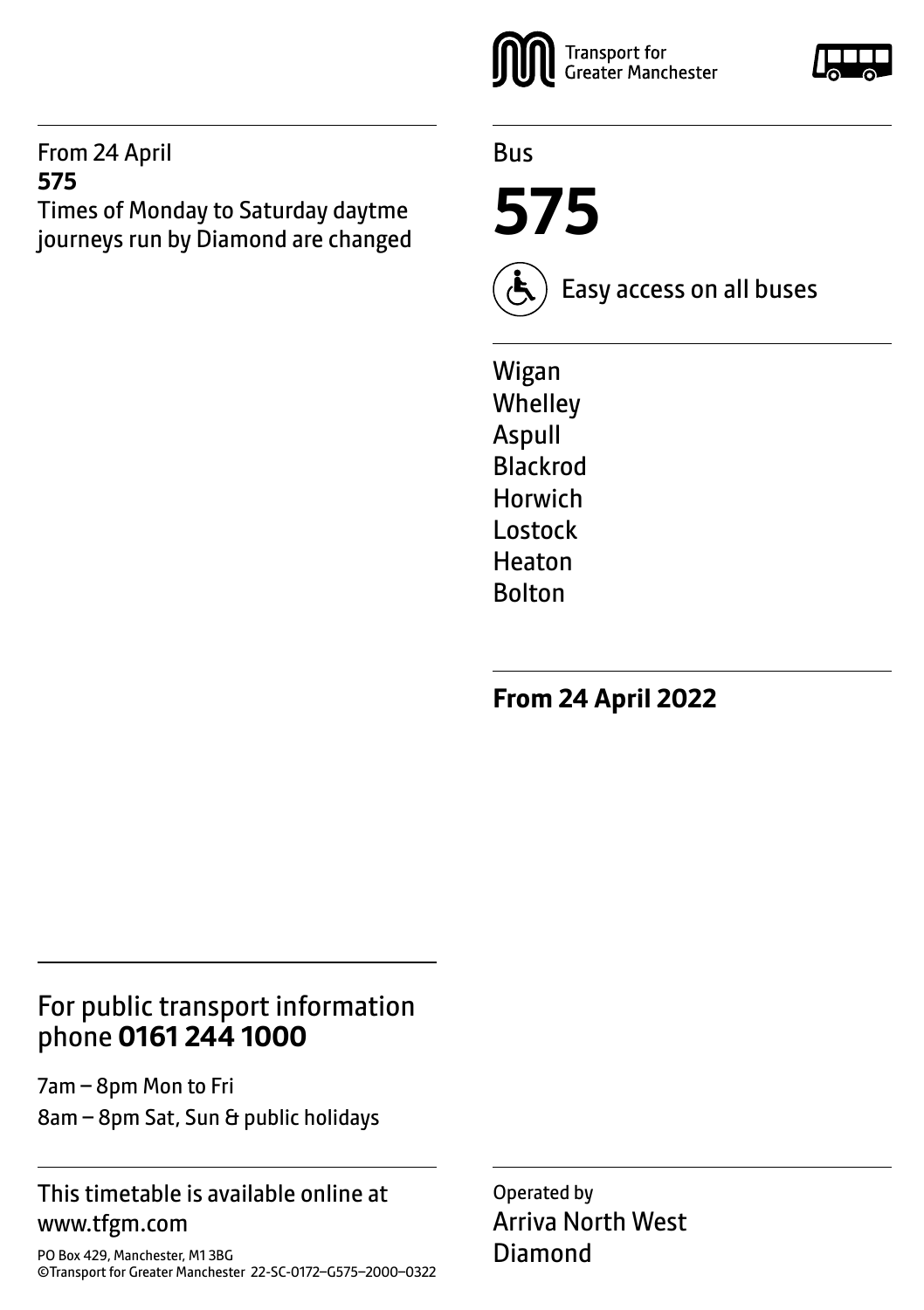# Additional information

# Alternative format

To ask for leaflets to be sent to you, or to request large print, Braille or recorded information phone 0161 244 1000 or visit www.tfgm.com

#### Easy access on buses



 Journeys run with low floor buses have no steps at the entrance, making getting on and off easier. Where shown, low floor buses have a ramp for access and a dedicated space for wheelchairs and pushchairs inside the bus. The bus operator will always try to provide easy access services where these services are scheduled to run.

# Using this timetable

Timetables show the direction of travel, bus numbers and the days of the week. Main stops on the route are listed on the left. Where no time is shown against a particular stop, the bus does not stop there on that journey. Check any letters which are shown in the timetable against the key at the bottom of the page.

# Where to find information about service changes

www.tfgm.com Bus station posters Leaflets from outlets.

# Tickets and information

Bus companies offer a range of tickets for use on their own buses. For travel on any service in the County, use System One tickets, including DaySaver. Travelshops provide tickets, information and journey planning advice on buses, trains and trams for work and pleasure.

# Using the 24 hour clock

Times are shown in four figures. The first two are the hour and the last two are the minutes.

0753 is 53 minutes past 7am 1953 is 53 minutes past 7pm



# Operator details

#### **Arriva North West**

73 Ormskirk Road Aintree Liverpool L9 5AE Telephone 0344 800 4411

#### **Diamond**

Weston Street Bolton BL3 2AW Telephone 01204 937535 Email commentsdiamondbusnorthwest@rotala.co.uk www.diamondbuses.com

# **Travelshops**

**Bolton Interchange** Mon to Fri 7am to 5.30pm Saturday 8am to 5.30pm Sunday\* Closed

#### **Wigan Bus Station**

Mon to Fri 7am to 5.30pm Saturday 8.30am to 1.15pm and 2pm to 4pm Sunday\* Closed

\*Including public holidays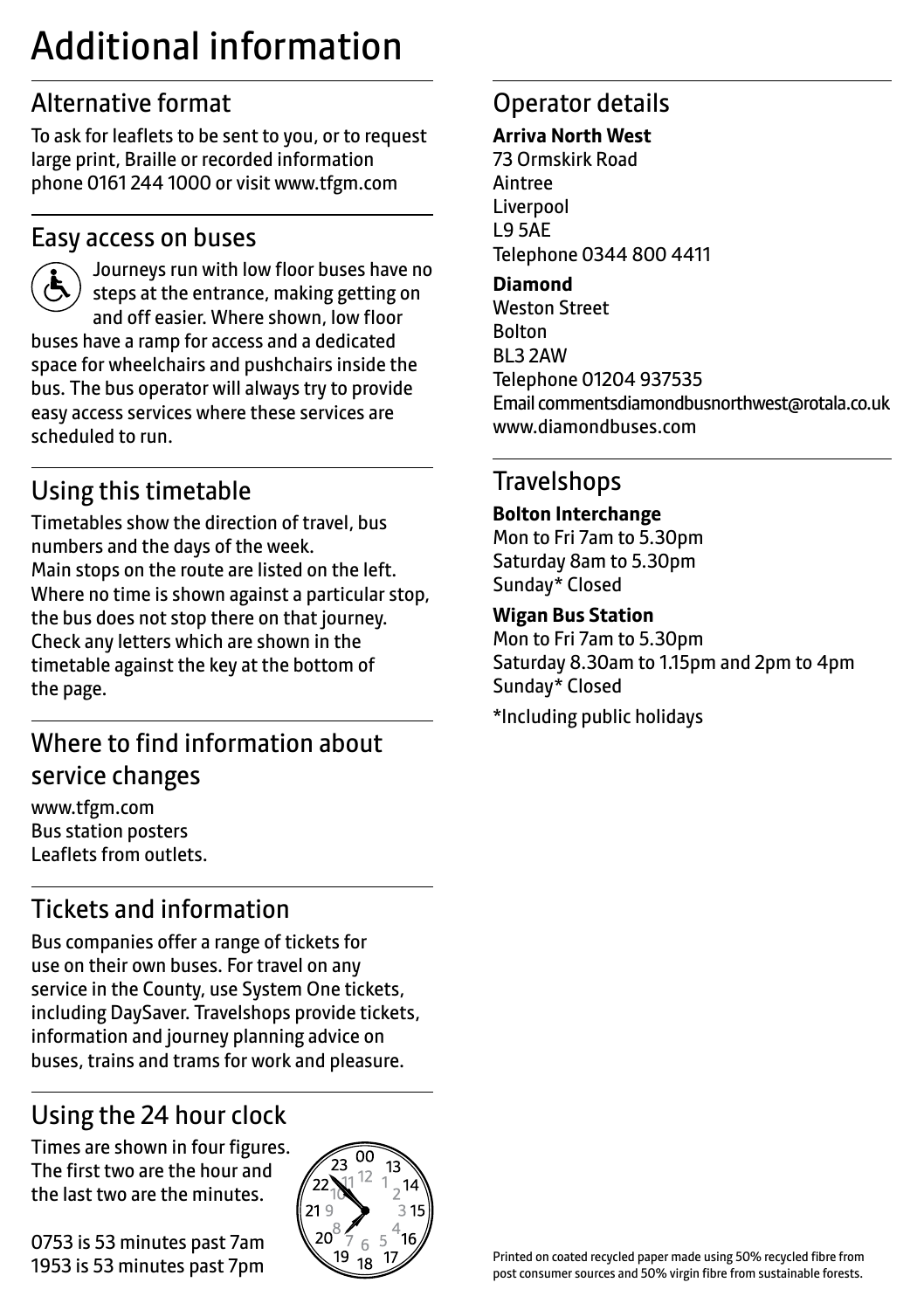# Wigan — Aspull — Blackrod — Horwich — Lostock — Bolton 675

#### Mondays to Fridays

| b                            |      | M<br>b | a    | b    | b    | a    | Mб     | a    | b    | b    | a    | b    | a    | b     | a    | b    | a    | b    | a    |
|------------------------------|------|--------|------|------|------|------|--------|------|------|------|------|------|------|-------|------|------|------|------|------|
| Wigan, Bus Station           |      |        |      |      |      |      | 0608   |      |      |      | 0643 |      | 0713 |       | 0733 |      | 0753 |      | 0813 |
| <b>St David's Crescent</b>   |      |        |      |      |      | d    | 0620 d |      |      |      | 0700 |      | 0730 |       | 0750 |      | 0809 |      | 0829 |
| <b>Blackrod, Town Centre</b> |      | 0529   |      |      |      | 0622 | 0629   | 0652 |      |      | 0712 |      | 0742 |       | 0802 |      | 0821 |      | 0841 |
| Horwich, Crown Hotel         |      |        | 0558 |      |      |      |        |      |      |      |      |      |      |       |      |      |      |      |      |
| Horwich, Old Lord's Estate   | 0522 | 0537   |      | 0602 | 0622 |      | 0637   |      | 0657 | 0717 |      | 0737 |      | 0752  |      | 0812 |      | 0832 |      |
| Lostock, Beehive             | 0529 | 0544   | 0604 | 0609 | 0629 | 0634 | 0644   | 0704 | 0705 | 0725 | 0732 | 0745 | 0802 | 0800  | 0822 | 0820 | 0839 | 0840 | 0859 |
| Park Road                    | 0538 | 0553   | 0609 | 0618 | 0638 | 0639 | 0653   | 0709 | 0714 | 0736 | 0737 | 0756 | 0807 | 0811  | 0827 | 0832 | 0844 | 0851 | 0904 |
| Bolton, Interchange          | 0548 | 0603   | 0625 | 0628 | 0648 | 0655 | 0703   | 0725 | 0726 | 0749 | 0755 | 0809 | 0825 | 0829  | 0845 | 0850 | 0902 | 0909 | 0922 |
| b                            |      | a      | b    | a    | b    | a    |        | b    | a    | b    | a    | b    | a    |       | b    | a    | b    | a    | b    |
| Wigan, Bus Station           |      | 0838   |      | 0858 |      | 0918 |        |      | 38   |      | 58   |      | 18   |       |      | 1438 |      | 1458 |      |
| <b>St David's Crescent</b>   |      | 0852   |      | 0912 |      | 0932 |        |      | 52   |      | 12   |      | 32   | mins  |      | 1452 |      | 1515 |      |
| <b>Blackrod, Town Centre</b> |      | 0903   |      | 0923 |      | 0943 | then   |      | 03   |      | 23   |      | 43   | past  |      | 1503 |      | 1527 |      |
| Horwich, Old Lord's Estate   | 0857 |        | 0917 |      | 0937 |      | at     | 57   |      | 17   |      | 37   |      | each  | 1457 |      | 1517 |      | 1537 |
| Lostock, Beehive             | 0905 | 0917   | 0925 | 0937 | 0945 | 0957 |        | 05   | 17   | 25   | 37   | 45   | 57   | hour  | 1505 | 1517 | 1525 | 1545 | 1545 |
| Park Road                    | 0914 | 0922   | 0934 | 0942 | 0954 | 1002 |        | 14   | 22   | 34   | 42   | 54   | 02   | until | 1514 | 1522 | 1536 | 1550 | 1556 |
| Bolton, Interchange          | 0926 | 0938   | 0946 | 0958 | 1006 | 1018 |        | 26   | 38   | 46   | 58   | 06   | 18   |       | 1526 | 1538 | 1549 | 1606 | 1610 |
|                              |      | b      | a    | b    | a    | b    | a      | b    | b    | a    | b    | a    | b    | a     | b    | a    | b    | a    | b    |
| a<br>Wigan, Bus Station      | 1518 |        | 1538 |      | 1558 |      | 1618   |      |      | 1643 |      | 1713 |      | 1733  |      | 1753 |      | 1813 |      |
| <b>St David's Crescent</b>   | 1535 |        | 1555 |      | 1615 |      | 1635   |      |      | 1700 |      | 1730 |      | 1750  |      | 1810 |      | 1828 |      |
| <b>Blackrod, Town Centre</b> | 1547 |        | 1607 |      | 1627 |      | 1647   |      |      | 1712 |      | 1742 |      | 1802  |      | 1822 |      | 1840 |      |
| Horwich, Old Lord's Estate   |      | 1600   |      | 1620 |      | 1640 |        | 1700 | 1720 |      | 1740 |      | 1800 |       | 1820 |      | 1840 |      | 1900 |
| Lostock, Beehive             | 1607 | 1608   | 1627 | 1628 | 1647 | 1648 | 1707   | 1708 | 1728 | 1732 | 1748 | 1802 | 1808 | 1822  | 1828 | 1840 | 1848 | 1859 | 1908 |
| Park Road                    | 1612 | 1619   | 1632 | 1639 | 1652 | 1659 | 1712   | 1719 | 1739 | 1737 | 1757 | 1807 | 1817 | 1827  | 1837 | 1845 | 1857 | 1904 | 1917 |
| Bolton, Interchange          | 1630 | 1633   | 1650 | 1653 | 1710 | 1713 | 1730   | 1733 | 1753 | 1755 | 1809 | 1825 | 1829 | 1845  | 1849 | 1901 | 1909 | 1917 | 1929 |

M – Journey provided with the financial support of Transport for Greater Manchester

a – Run by Arriva North West

b – Run by Diamond

d – Starts from Scot Lane End, The Cheethams 4 minutes earlier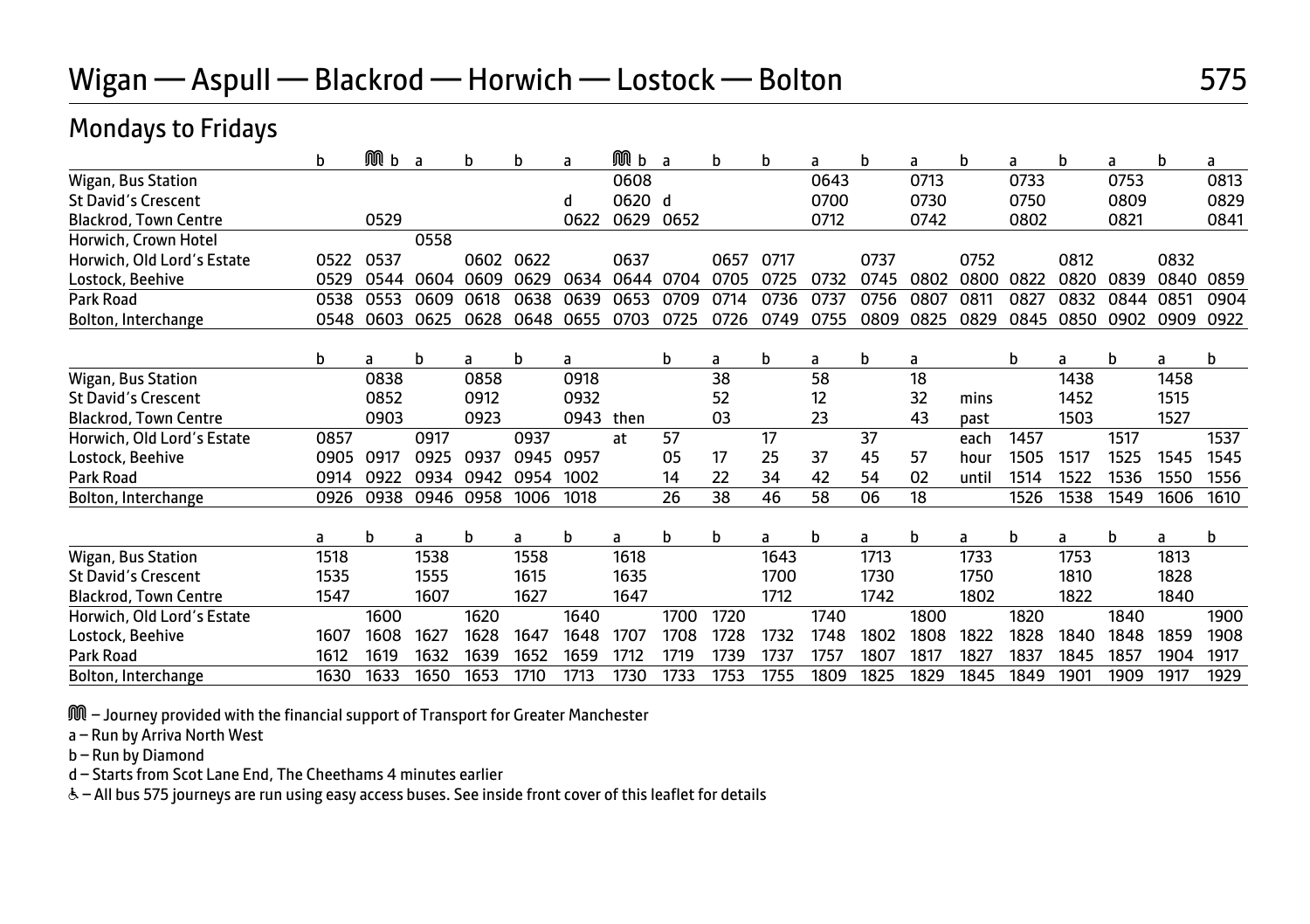|                              |           |           | b    | a    | a         | MUb                 | Mub Mub |      | MПb | Mпь                                     |
|------------------------------|-----------|-----------|------|------|-----------|---------------------|---------|------|-----|-----------------------------------------|
| Wigan, Bus Station           |           | 1833 1853 |      |      |           |                     |         |      |     | 1913 1930 1937 2033 2133 2233 2333      |
| St David's Crescent          |           | 1848 1906 |      |      |           |                     |         |      |     | 1926 1943 1949 2045 2145 2245 2345      |
| <b>Blackrod, Town Centre</b> | 1859 1916 |           |      |      | 1936 1953 |                     |         |      |     | 1958 2054 2154 2254 2354                |
| Horwich, Old Lord's Estate   |           |           | 1930 |      |           |                     |         |      |     | 2006 2102 2202 2302 0002                |
| Lostock, Beehive             |           | 1915 1930 |      |      |           |                     |         |      |     | 1938 1950 2007 2013 2109 2209 2309 0009 |
| Park Road                    | 1920      | 1935      | 1947 | 1955 |           | 2012 2022 2118      |         | 2218 |     | 2318 0018                               |
| Bolton, Interchange          | 1932      | 1947      | 1959 |      |           | 2007 2024 2032 2128 |         |      |     | 2228 2328 0028                          |

# Mondays to Fridays (continued)

## **Saturdays**

|                              | h.   | Mб   | h    | b    | a    | b    | a    | b.   | a     | a         | b    | a    | b    | a    | b    | a    | b    | a    | b    |
|------------------------------|------|------|------|------|------|------|------|------|-------|-----------|------|------|------|------|------|------|------|------|------|
| Wigan, Bus Station           |      |      |      |      | 0728 |      | 0758 |      | 0818  | 0838      |      | 0858 |      | 0918 |      | 0938 |      | 0958 |      |
| <b>St David's Crescent</b>   |      |      |      |      | 0742 |      | 0812 |      | 0832  | 0852      |      | 0912 |      | 0932 |      | 0952 |      | 1012 |      |
| <b>Blackrod, Town Centre</b> |      | 0636 |      |      | 0753 |      | 0823 |      |       | 0843 0903 |      | 0923 |      | 0943 |      | 1003 |      | 1023 |      |
| Horwich, Old Lord's Estate   | 0614 | 0644 | 0714 | 0744 |      | 0814 |      | 0844 |       |           | 0917 |      | 0937 |      | 0957 |      | 1017 |      | 1037 |
| Lostock, Beehive             | 0621 | 0651 | 072  | 0751 | 0807 | 082  | 0837 | 085  | 0857  | 0917      | 0925 | 0937 | 0945 | 0957 | 1005 | 1017 | 1025 | 1037 | 1045 |
| Park Road                    | 0630 | 0700 |      | າຂດດ | 0812 | 0830 | 0842 | റഴററ | 0902  | 0922      | 0935 | 0942 | 0955 | 1002 | 1015 | 1022 | 1035 | 1042 | 1055 |
| Bolton, Interchange          | 0640 | 0710 | 0740 | 0810 | 0828 | 0840 | 0858 | 0910 | 0918  | 0938      | 0946 | 0958 | 1006 | 1018 | 1026 | 1038 | 1046 | 1058 | 1106 |
|                              | a    |      | b    | a    | b    | a    | b    | a    |       | b         | a    | b    | a    | b    | a    | b    | a    | b    | a    |
| Wigan, Bus Station           | 1018 |      |      | 38   |      | 58   |      | 18   |       |           | 1718 |      | 1738 |      | 1758 |      | 1818 |      | 1838 |
| <b>St David's Crescent</b>   | 1032 |      |      | 52   |      | 12   |      | 32   | mins  |           | 1732 |      | 1752 |      | 1811 |      | 1831 |      | 1851 |
| <b>Blackrod, Town Centre</b> | 1043 | then |      | 03   |      | 23   |      | 43   | past  |           | 1743 |      | 1803 |      | 1821 |      | 1841 |      | 1901 |
| Horwich, Old Lord's Estate   |      | at   | 57   |      | 17   |      | 37   |      | each  | 1737      |      | 1757 |      | 1817 |      | 1837 |      | 1902 |      |
| Lostock, Beehive             | 1057 |      | 05   | 17   | 25   | 37   | 45   | 57   | hour  | 1745      | 1757 | 1804 | 1817 | 1824 | 1835 | 1844 | 1855 | 1909 | 1915 |
| Park Road                    | 1102 |      | 15   | 22   | 35   | 42   | 55   | 02   | until | 1755      | 1802 | 1813 | 1822 | 1833 | 1840 | 1853 | 1900 | 1918 | 1920 |
| Bolton, Interchange          | 1118 |      | 26   | 38   | 46   | 58   | 06   | 18   |       | 1806      | 1818 | 1823 | 1838 | 1843 | 1852 | 1903 | 1912 | 1928 | 1932 |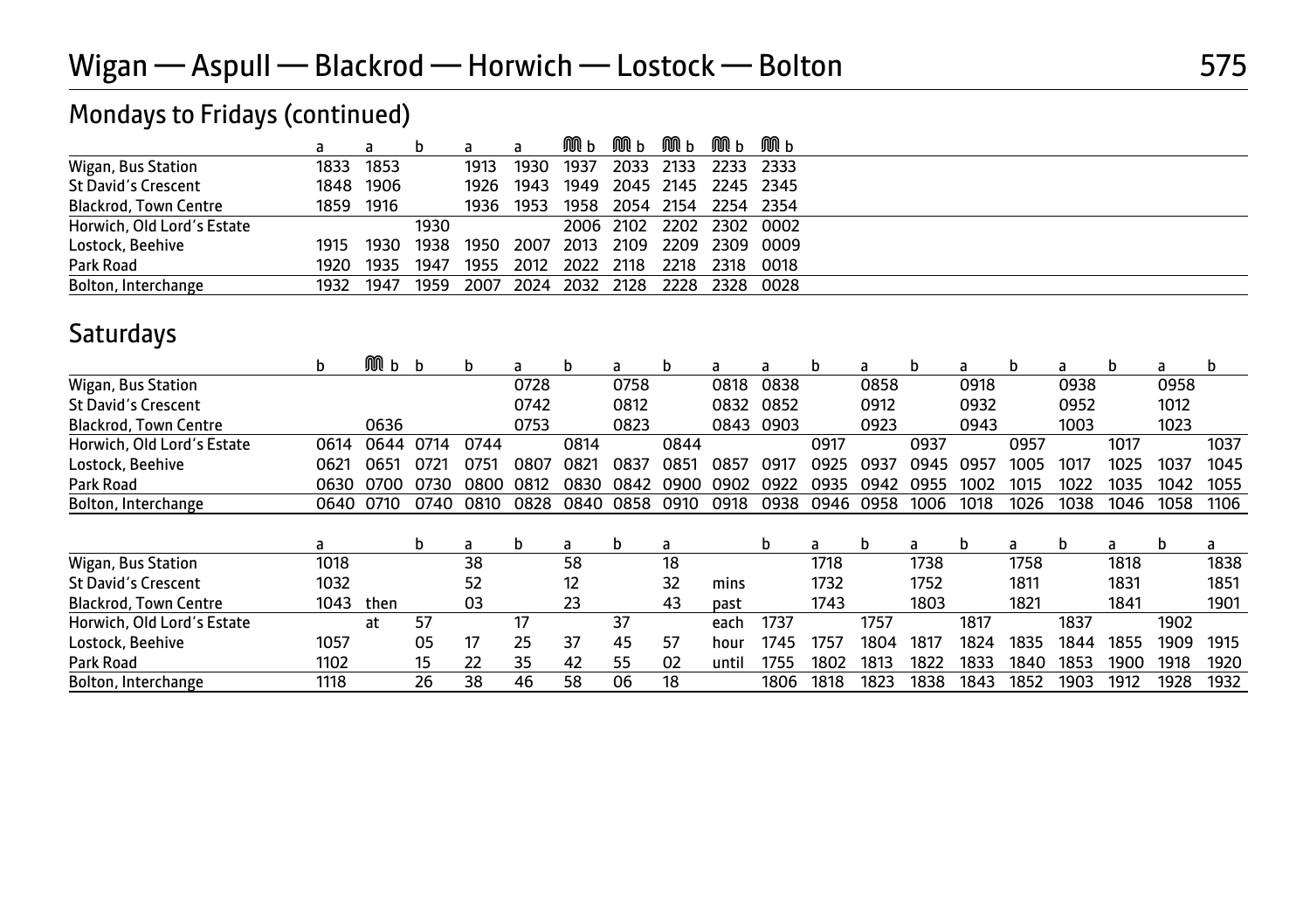#### Saturdays (continued)

|                              |      | a                             |      | <b>М ь М ь М ь М ь М ь</b> |      |  |
|------------------------------|------|-------------------------------|------|----------------------------|------|--|
| Wigan, Bus Station           |      | 1858 1918                     | 1937 | 2033 2133 2233 2333        |      |  |
| <b>St David's Crescent</b>   | 1911 | 1931                          |      | 1949 2045 2145 2245 2345   |      |  |
| <b>Blackrod, Town Centre</b> | 1921 | 1941                          |      | 1958 2054 2154 2254 2354   |      |  |
| Horwich, Old Lord's Estate   |      |                               |      | 2006 2102 2202 2302 0002   |      |  |
| Lostock, Beehive             |      | 1935 1955 2013 2109 2209 2309 |      |                            | 0009 |  |
| Park Road                    |      | 1940 2000 2022 2118 2218 2318 |      |                            | 0018 |  |
| Bolton, Interchange          |      | 1952 2012 2032 2128 2228 2328 |      |                            | 0028 |  |

#### Sundays and public holidays (except Christmas and New Year period)

|                              | b    | b    | a     | a         | b    | a    | b    | a    | b    | a    | b    |      | a  | b  | a  | b  |       | a    | b    |
|------------------------------|------|------|-------|-----------|------|------|------|------|------|------|------|------|----|----|----|----|-------|------|------|
| Wigan, Bus Station           |      |      | 0845  | 0915      |      | 0945 |      | 1015 |      | 1045 |      |      | 15 |    | 45 |    |       | 1715 |      |
| <b>St David's Crescent</b>   |      |      | 0858  | 0928      |      | 0958 |      | 1028 |      | 1058 |      |      | 28 |    | 58 |    | mins  | 1728 |      |
| <b>Blackrod, Town Centre</b> |      |      |       | 0908 0938 |      | 1008 |      | 1038 |      | 1108 |      | then | 38 |    | 08 |    | past  | 1738 |      |
| Horwich, Old Lord's Estate   | 0759 | 0859 |       |           | 0959 |      | 1029 |      | 1059 |      | 1129 | at   |    | 59 |    | 29 | each  |      | 1759 |
| Lostock, Beehive             | 0806 | 0906 | 0922  | 0952      | 1006 | 1022 | 1036 | 1052 | 1106 | 1122 | 1136 |      | 52 | 06 | 22 | 36 | hour  | 1752 | 1806 |
| Park Road                    | 0815 | 0915 | 0927  | 0957      | 1015 | 1027 | 1045 | 1057 | 1115 | 1127 | 1145 |      | 57 | 15 | 27 | 45 | until | 1757 | 1815 |
| Bolton, Interchange          | 0825 | 0925 | 0937  | 1007      | 1025 | 1037 | 1055 | 1107 | 1125 | 1137 | 1155 |      | 07 | 25 | 37 | 55 |       | 1807 | 1825 |
|                              | Mб   | MЮb  |       | Mбb       |      |      |      |      |      |      |      |      |    |    |    |    |       |      |      |
| Wigan, Bus Station           |      | 1833 |       | 2333      |      |      |      |      |      |      |      |      |    |    |    |    |       |      |      |
| <b>St David's Crescent</b>   |      | 1845 | and   | 2345      |      |      |      |      |      |      |      |      |    |    |    |    |       |      |      |
| <b>Blackrod, Town Centre</b> |      | 1854 | every | 2354      |      |      |      |      |      |      |      |      |    |    |    |    |       |      |      |
| Horwich, Old Lord's Estate   | 1829 | 1902 | hour  | 0002      |      |      |      |      |      |      |      |      |    |    |    |    |       |      |      |
| Lostock, Beehive             | 1836 | 1909 | until | 0009      |      |      |      |      |      |      |      |      |    |    |    |    |       |      |      |
| Park Road                    | 1845 | 1918 |       | 0018      |      |      |      |      |      |      |      |      |    |    |    |    |       |      |      |
| Bolton, Interchange          | 1855 | 1928 |       | 0028      |      |      |      |      |      |      |      |      |    |    |    |    |       |      |      |

For details of buses during the Christmas and New Year period, please phone 0161 244 1000

M – Journey provided with the financial support of Transport for Greater Manchester

a – Run by Arriva North West

b – Run by Diamond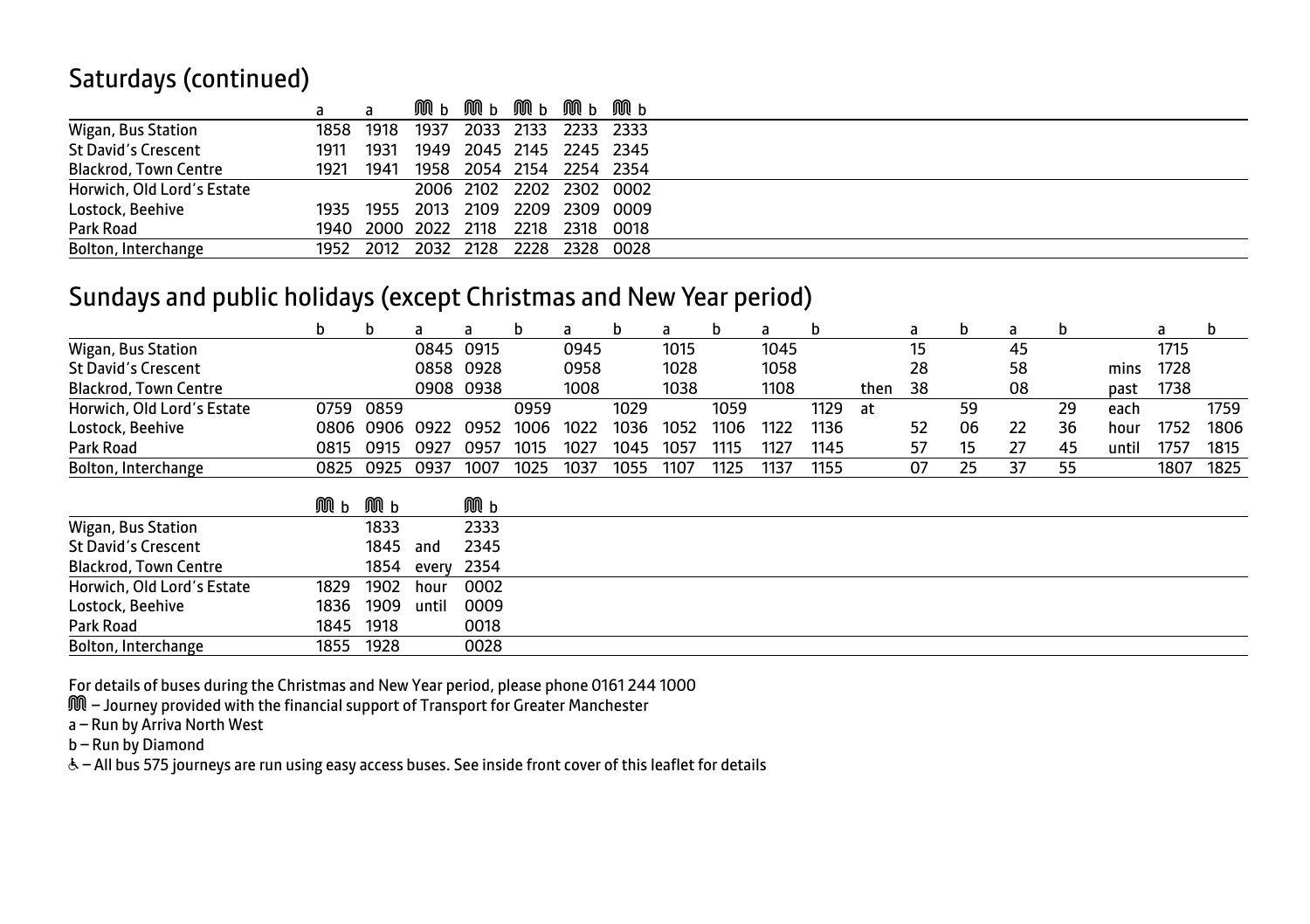# **575**

#### Key

- Bus route
- $\blacksquare$  Train line
- **EX** Direction of travel
- Bus station/connection point
- Train station
- **H** Hospital
- [575] Terminus

Route in Bolton town centre

St George's Road

Bolton

Trains to



information published and to publish changes to information in a timely manner. In no event will Transport for Greater Manchester be liable for any loss that may arise from this information being inaccurate.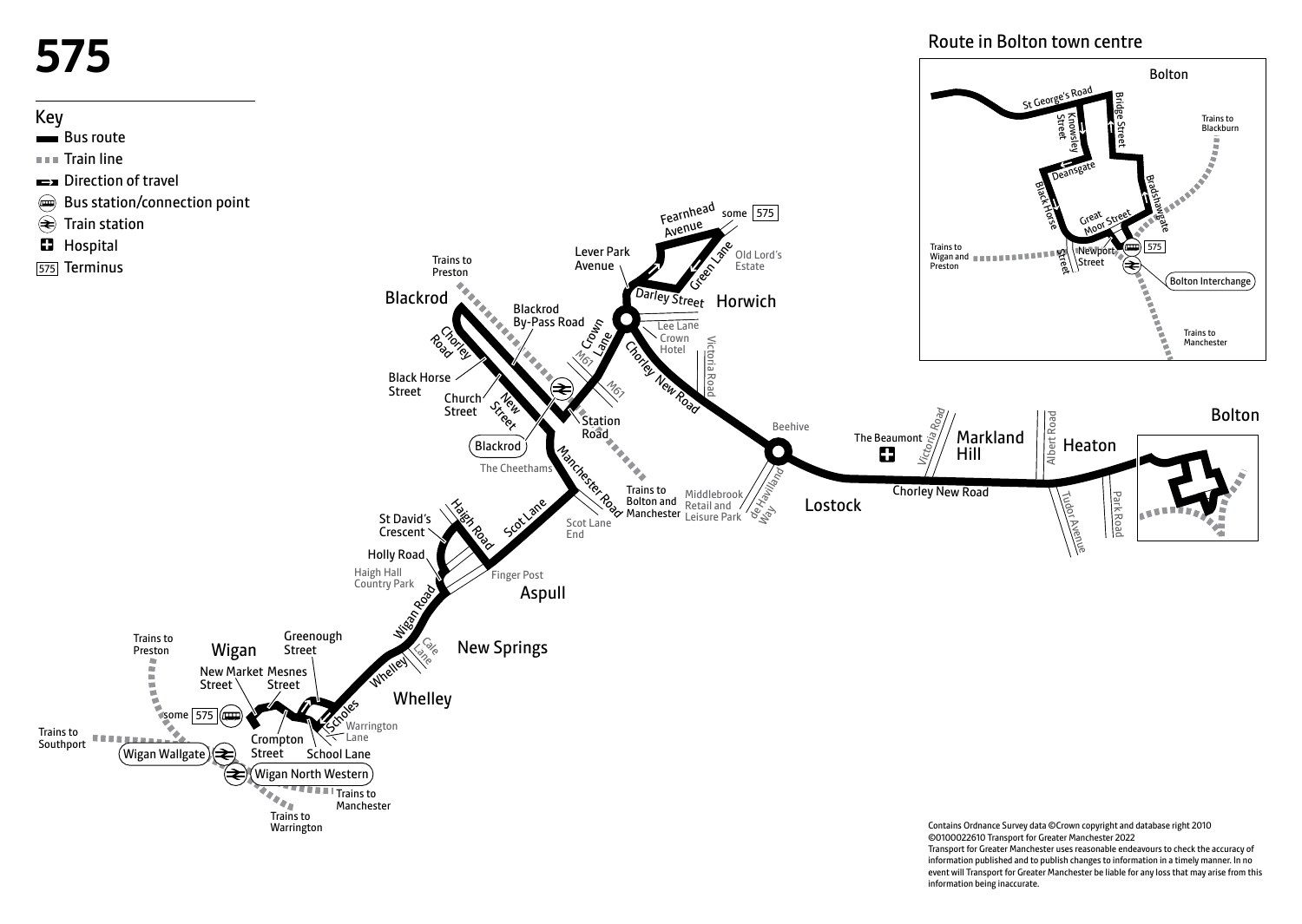# Mondays to Fridays

|                               | a         | a    | b         | a    | a         | h    | a    | h       | a    | h    | a    | b    | a    | h     | h         |      | b    | a    | b         |
|-------------------------------|-----------|------|-----------|------|-----------|------|------|---------|------|------|------|------|------|-------|-----------|------|------|------|-----------|
| Bolton, Interchange           | 0510      | 0535 | 0555      | 0555 | 0610      | 0615 | 0630 | 0635    | 0650 | 0655 | 0715 | 0715 | 0735 | 0735  | 0755      | 0801 | 0815 | 0830 | 0835      |
| Park Road                     | 0520      | 0545 | 0600      | 0605 | 0620      | 0620 | 0640 | 0640    | 0701 | 0700 | 0726 | 0720 | 0746 | 0743  | 0803      | 0812 | 0823 | 0840 | 0843      |
| Lostock, Beehive              | 0525      | 0550 | 0609      | 0610 | 0625      | 0629 | 0645 | 0649    | 0706 | 0709 | 0731 | 0732 | 0751 | 0755  | 0815      | 0817 | 0835 | 0845 | 0855      |
| Horwich, Crown Hotel          | 0535      | 0600 |           | 0620 | 0637      |      | 0657 |         | 0720 |      | 0745 |      | 0805 |       |           | 0831 |      | 0857 |           |
| Horwich, Old Lord's Estate    |           |      | 0617      |      |           | 0637 |      | 0657    |      | 0718 |      | 0744 |      | 0807  | 0827      |      | 0847 |      | 0907      |
| <b>Blackrod, Town Centre</b>  | 0543      | 0608 |           | 0628 | 0645      |      | 0705 |         | 0730 |      | 0755 |      | 0815 |       |           | 0841 |      | 0905 |           |
| Scot Lane End, Newlands Drive | 0546      | 0611 |           | 0631 | 0648      |      | 0708 |         | 0735 |      | 0800 |      | 0820 |       |           | 0846 |      | 0908 |           |
| Scholes, Ellis Street         | 0556      | 0621 |           | 0641 | 0701      |      | 0721 |         | 0750 |      | 0815 |      | 0835 |       |           | 0901 |      | 0923 |           |
| Wigan, Bus Station            | 0606      | 0631 |           | 0651 | 0711      |      | 0731 |         | 0802 |      | 0827 |      | 0847 |       |           | 0913 |      | 0933 |           |
|                               |           | b    |           | b    |           | b    |      |         | b    | a    | b    | a    | b    |       |           | b    | a    | b    |           |
| Bolton, Interchange           | a<br>0850 | 0855 | a<br>0910 | 0915 | a<br>0930 | 0935 |      | a<br>50 | 55   | 10   | 15   | 30   | 35   |       | a<br>1350 | 1355 | 1410 | 1415 | a<br>1430 |
| Park Road                     | 0900      | 0900 | 0920      | 0920 | 0940      | 0940 |      | 00      | 00   | 20   | 20   | 40   | 40   |       | 1400      | 1400 | 1421 | 1420 | 1441      |
| Lostock, Beehive              | 0905      | 0912 | 0925      | 0932 | 0945      | 0952 |      | 05      | 12   | 25   | 32   | 45   | 52   | mins  | 1405      | 1412 | 1426 | 1432 | 1446      |
| Horwich, Crown Hotel          | 0917      |      | 0937      |      | 0957      |      | then | 17      |      | 37   |      | 57   |      | past  | 1417      |      | 1438 |      | 1500      |
| Horwich, Old Lord's Estate    |           | 0924 |           | 0944 |           | 1004 | at   |         | 24   |      | 44   |      | 04   | each  |           | 1424 |      | 1444 |           |
| <b>Blackrod, Town Centre</b>  | 0925      |      | 0945      |      | 1005      |      |      | 25      |      | 45   |      | 05   |      | hour  | 1425      |      | 1446 |      | 1510      |
| Scot Lane End, Newlands Drive | 0928      |      | 0948      |      | 1008      |      |      | 28      |      | 48   |      | 08   |      | until | 1428      |      | 1449 |      | 1515      |
| <b>Scholes, Ellis Street</b>  | 0943      |      | 1003      |      | 1023      |      |      | 43      |      | 03   |      | 23   |      |       | 1443      |      | 1504 |      | 1530      |
| Wigan, Bus Station            | 0953      |      | 1013      |      | 1033      |      |      | 53      |      | 13   |      | 33   |      |       | 1453      |      | 1515 |      | 1542      |
|                               |           |      |           |      |           |      |      |         |      |      |      |      |      |       |           |      |      |      |           |
|                               | b         | a    | b         | a    | b         | a    | b    | a       | b    | a    | b    | a    | b    | a     | b         | a    | b    | a    | b         |
| Bolton, Interchange           | 1435      | 1450 | 1455      | 1510 | 1515      | 1530 | 1535 | 1550    | 1555 | 1610 | 1615 | 1635 | 1640 | 1655  | 1700      | 1715 | 1720 | 1735 | 1740      |
| Park Road                     | 1440      | 1501 | 1500      | 1521 | 1527      | 1542 | 1547 | 1602    | 1607 | 1622 | 1627 | 1647 | 1652 | 1707  | 1712      | 1725 | 1732 | 1745 | 1750      |
| Lostock, Beehive              | 1452      | 1506 | 1512      | 1526 | 1539      | 1548 | 1559 | 1608    | 1619 | 1628 | 1639 | 1653 | 1704 | 1713  | 1724      | 1730 | 1744 | 1750 | 1802      |
| Horwich, Crown Hotel          |           | 1520 |           | 1540 |           | 1603 |      | 1623    |      | 1643 |      | 1708 |      | 1728  |           | 1745 |      | 1805 |           |
| Horwich, Old Lord's Estate    | 1504      |      | 1524      |      | 1551      |      | 1611 |         | 1631 |      | 1651 |      | 1716 |       | 1736      |      | 1756 |      | 1814      |
| <b>Blackrod, Town Centre</b>  |           | 1530 |           | 1550 |           | 1613 |      | 1633    |      | 1653 |      | 1718 |      | 1738  |           | 1753 |      | 1813 |           |
| Scot Lane End, Newlands Drive |           | 1535 |           | 1555 |           | 1618 |      | 1638    |      | 1658 |      | 1723 |      | 1743  |           | 1756 |      | 1816 |           |
| Scholes, Ellis Street         |           | 1550 |           | 1610 |           | 1633 |      | 1653    |      | 1713 |      | 1738 |      | 1758  |           | 1811 |      | 1831 |           |
| Wigan, Bus Station            |           | 1602 |           | 1622 |           | 1645 |      | 1705    |      | 1725 |      | 1750 |      | 1810  |           | 1821 |      | 1841 |           |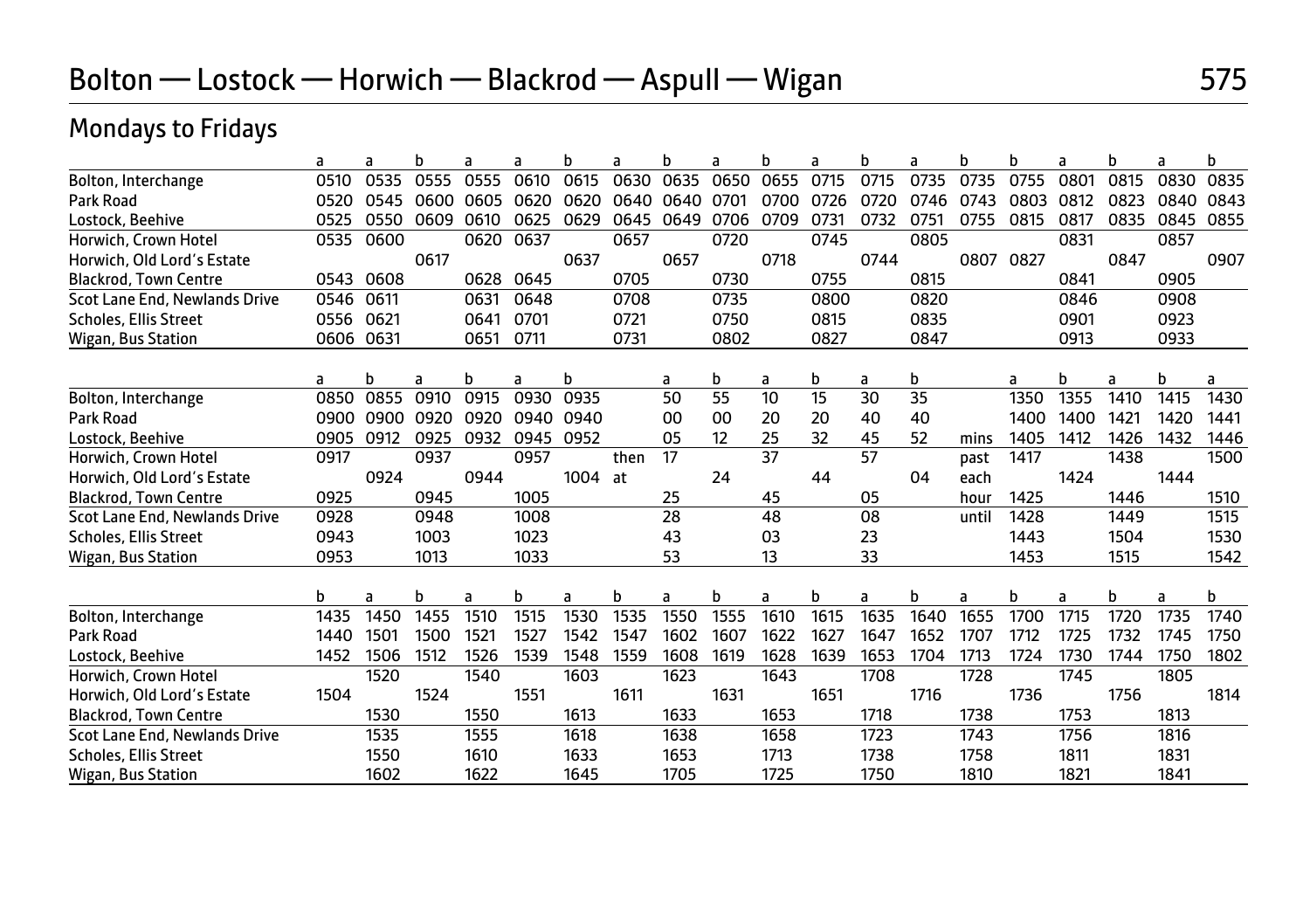#### Mondays to Fridays (continued)

|                               | h.   |      |      | MОb  | Mпь  | MОb  | MОb       | MТb       |      | Mпь                 |
|-------------------------------|------|------|------|------|------|------|-----------|-----------|------|---------------------|
| Bolton, Interchange           | 1800 | 1805 | 1815 | 1835 | 1855 | 1935 | 2035      | 2135      |      | 2235 2335           |
| Park Road                     | 1808 | 1815 | 1820 | 1840 | 1900 | 1940 |           |           |      | 2040 2140 2240 2340 |
| Lostock, Beehive              | 1820 | 1820 | 1832 | 1851 | 1911 | 1951 | 2051      | 2151      |      | 2251 2351           |
| Horwich, Crown Hotel          |      | 1830 |      |      |      |      |           |           |      |                     |
| Horwich, Old Lord's Estate    | 1830 |      | 1842 | 1858 | 1918 | 1958 | 2058 2158 |           |      | 2258 2358           |
| <b>Blackrod, Town Centre</b>  |      | 1838 |      | 1906 |      |      | 2006 2106 | 2206 2306 |      |                     |
| Scot Lane End, Newlands Drive |      | 1841 |      | 1912 |      | 2012 | 2112      | 2212      | 2312 |                     |
| Scholes, Ellis Street         |      | 1851 |      | 1921 |      | 2021 | 2121      | 2221      | 2321 |                     |
| Wigan, Bus Station            |      | 1901 |      | 1927 |      | 2027 | 2127      | 2227      | 2327 |                     |

#### **Saturdays**

|                               | Mв   | a    | a    | b    | a    | b    | a    | b    | a    | b    | a    | b    | a     | b    |      | b    | a    | b    | a    |
|-------------------------------|------|------|------|------|------|------|------|------|------|------|------|------|-------|------|------|------|------|------|------|
| Bolton, Interchange           | 0554 | 0620 | 0640 | 0645 | 0710 | 0715 | 0735 | 0745 | 0805 | 0815 | 0835 | 0845 | 0905  | 0915 | 0930 | 0935 | 0950 | 0955 | 1010 |
| Park Road                     | 0559 | กราก | กธรก | በ65በ |      | 0720 | 0745 | 0750 | 0815 | 0820 | 0845 | 0850 | 0915  | 0920 | 0940 | 0940 | 1000 | 1000 | 1020 |
| Lostock, Beehive              | 0608 | 0635 | 0655 | 0659 | 0725 | 0729 | 0750 | 0759 | 0820 | 0829 | 0850 | 0859 | 0920  | 0932 | 0945 | 0952 | 1005 | 1012 | 1025 |
| Horwich, Crown Hotel          |      | 0647 | 0707 |      | 0737 |      | 0802 |      | 0832 |      | 0902 |      | 0932  |      | 0957 |      | 1017 |      | 1037 |
| Horwich, Old Lord's Estate    | 0616 |      |      | 0707 |      | 0737 |      | 0807 |      | 0837 |      | 0907 |       | 0941 |      | 1001 |      | 1021 |      |
| <b>Blackrod, Town Centre</b>  | 0625 | 0655 | 0715 |      | 0745 |      | 0810 |      | 0840 |      | 0910 |      | 0940  |      | 1005 |      | 1025 |      | 1045 |
| Scot Lane End, Newlands Drive |      | 0658 | 0718 |      | 0748 |      | 0813 |      | 0843 |      | 0913 |      | 0943  |      | 1008 |      | 1028 |      | 1048 |
| Scholes, Ellis Street         |      | 0711 | 0731 |      | 0803 |      | 0828 |      | 0858 |      | 0928 |      | 0958  |      | 1023 |      | 1043 |      | 1103 |
| Wigan, Bus Station            |      | 0721 | 0741 |      | 0813 |      | 0838 |      | 0908 |      | 0938 |      | 1008  |      | 1033 |      | 1053 |      | 1113 |
|                               |      |      |      |      |      |      |      |      |      |      |      |      |       |      |      |      |      |      |      |
|                               | b    | a    | b    | a    | b    |      | a    | b    | a    | b    | a    | b    |       | b    |      | b    | a    | b    | a    |
| Bolton, Interchange           | 1015 | 1030 | 1035 | 1050 | 1055 |      | 10   | 15   | 30   | 35   | 50   | 55   |       | 1615 | 1630 | 1635 | 1650 | 1655 | 1710 |
| Park Road                     | 1020 | 1040 | 1040 | 1100 | 1100 |      | 20   | 20   | 40   | 40   | 00   | 00   |       | 1620 | 1640 | 1640 | 1700 | 1700 | 1720 |
| Lostock, Beehive              | 1032 | 1045 | 1052 | 1105 | 1112 |      | 25   | 32   | 45   | 52   | 05   | 12   | mins  | 1632 | 1645 | 1652 | 1705 | 1712 | 1725 |
| Horwich, Crown Hotel          |      | 1057 |      | 1117 |      | then | 37   |      | 57   |      | 17   |      | past  |      | 1657 |      | 1717 |      | 1737 |
| Horwich, Old Lord's Estate    | 1044 |      | 1104 |      | 1124 | at   |      | 44   |      | 04   |      | 24   | each  | 1644 |      | 1701 |      | 1721 |      |
| <b>Blackrod, Town Centre</b>  |      | 1105 |      | 1125 |      |      | 45   |      | 05   |      | 25   |      | hour  |      | 1705 |      | 1725 |      | 1745 |
| Scot Lane End, Newlands Drive |      | 1108 |      | 1128 |      |      | 48   |      | 08   |      | 28   |      | until |      | 1708 |      | 1728 |      | 1748 |
| Scholes, Ellis Street         |      | 1123 |      | 1143 |      |      | 03   |      | 23   |      | 43   |      |       |      | 1723 |      | 1743 |      | 1803 |
| Wigan, Bus Station            |      | 1133 |      | 1153 |      |      | 13   |      | 33   |      | 53   |      |       |      | 1733 |      | 1753 |      | 1813 |

M – Journey provided with the financial support of Transport for Greater Manchester

a – Run by Arriva North West

b – Run by Diamond